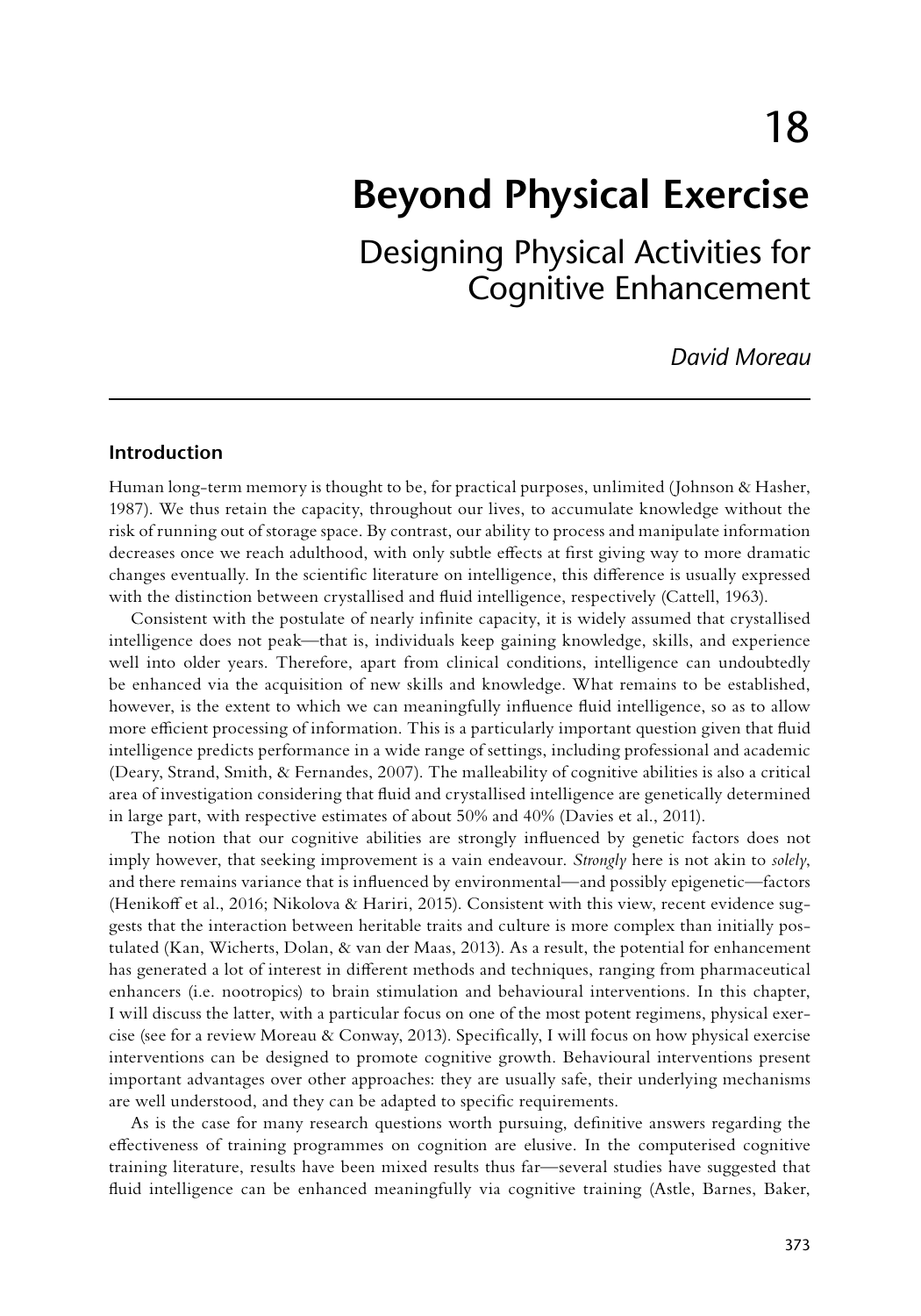Colclough, & Woolrich, 2015; Au et al., 2014; Jaeggi, Buschkuehl, Jonides, & Perrig, 2008; Jaeggi, Buschkuehl, Jonides, & Shah, 2011; Jaeggi, Buschkuehl, Shah, & Jonides, 2014; Karbach, Strobach, & Schubert, 2014; Nouchi et al., 2013), while others have shown more scepticism (Redick et al., 2013; Shipstead, Redick, & Engle, 2012; Thompson et al., 2013). At the core of this disagreement lies the concept of transfer, or the extent to which a trained ability infuences outcomes in ecological settings. Most would concur on the notion that improvements restricted to training are not the goal of cognitive interventions. This is because training-specifc gains are by and large the norm rather than the exception – in typical settings, practice leads to enhanced performance. Professional musicians are well aware of that, as are elite athletes or students preparing for standardised tests. This justifes dedicated hours of practice, over years or even decades.

What is therefore targeted in cognitive training paradigms is enhancement *outside* training settings and demands, so as to potentially beneft numerous aspects of life. As alluded to earlier, and perhaps surprisingly, the most efective way to improve general cognitive abilities non-invasively is physical exercise. I explore the underlying processes of this remarkable efect in the next section.

# **Physical Exercise and Cognitive Enhancement**

Physical exercise is known to be associated with numerous benefts, both in terms of physical and mental health. Low ftness indices are linked to decreases in incidence of a wide range of conditions, from stroke and cancer to diabetes and cardiovascular diseases (Blair, 1995). Sedentary habits are also correlated with higher risks for neurological conditions such as autism, schizophrenia, attention defcit/hyperactive disorder (ADHD), dementia and Alzheimer's disease, which all have been shown to beneft from exercise interventions (Penedo & Dahn, 2005).

Beyond neurological impairment, higher ftness is also associated with better executive function, an umbrella term relating to an array of important abilities such as planning, problem-solving, reasoning, and inhibiting (Colcombe & Kramer, 2003). Additional research has demonstrated that this association is not specifc to executive tasks, and extend to a wider range of abilities in many domains of cognition (Moreau & Conway, 2013). Experimental designs have further confrmed that the link between physical exercise and cognition is causal: exercise interventions lead to cognitive improvements and enhanced performance both in academic settings and in the professional workplace (Castelli, Hillman, Buck, & Erwin, 2007; Coe, Pivarnik, Womack, Reeves, & Malina, 2006; Keeley & Fox, 2009). These fndings also extend into studies with older populations, in which exercise typically elicits enhanced cognitive performance and quality of life (Cancela Carral & Ayán Pérez, 2007), as well as more stable mood and emotions (Blumenthal et al., 1991).

The underlying mechanisms mediating this association are now well understood. Physical exercise promotes neurogenesis—the creation of new neurons—(van Praag, Kempermann, & Gage, 1999; van Praag et al., 2002), neuronal survival (Vaynman, Ying, Yin, & Gomez-Pinilla, 2006), brain volume (Colcombe et al., 2006) and brain vascularisation (Black, Isaacs, Anderson, Alcantara, & Greenough, 1990). Chemical reactions in the brain are also altered by physical exercise, with changes in the concentration of hormones and neurotransmitters (Mora, Segovia, & del Arco, 2007). In particular, one of the key mediators of the relationship between physical exercise and cognitive enhancement is brain-derived neurotrophic factor (BDNF). Shortly after exercising, BDNF increases substantially in the hippocampus (Neeper, Gómez-Pinilla, Choi, & Cotman, 1995), a structure involved in learning, memory formation, and spatial navigation central to many aspects of cognitive function. In addition, enhanced concentrations of BDNF have been found in the spinal cord (Gómez-Pinilla, Ying, Opazo, Roy, & Edgerton, 2001), the cerebellum, and several cortical regions (Neeper, Gómez-Pinilla, Choi, & Cotman, 1996). These efects typically last at least several weeks (Berchtold, Kesslak, Pike, Adlard, & Cotman, 2001), and are thus thought to play a critical role in exercise-induced neural plasticity (Knaepen, Goekint, Heyman, & Meeusen, 2010).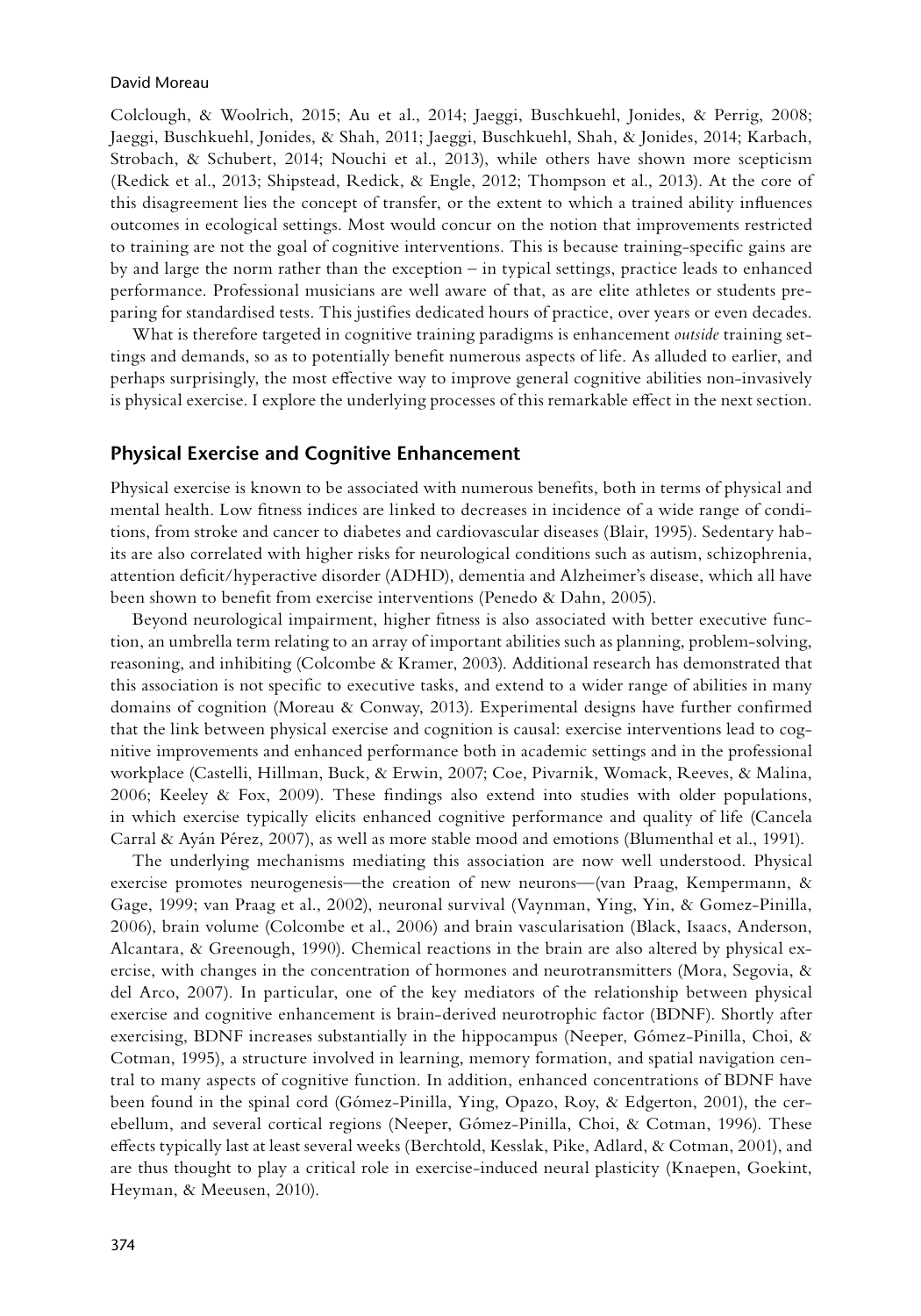Neurobiological changes also lead to alterations at the structural level. For example, ftness indices are associated with white matter integrity in children (Chaddock-Heyman et al., 2014), a fnding corroborated by intervention designs (Kraft et al., 2014; Schaefer et al., 2014). White matter tracts constitute the connections between neurons, and higher integrity is thought to enhance the processing and channelling of information throughout the brain. This line of research is based on difusion tensor imaging (DTI), a technique that allows measuring the difusion of water molecules along axonal pathways. Training infuences the microstructural architecture of specifc brain regions (Alexander, Lee, Lazar, & Field, 2007), and the difusion of water is a proxy to measure these changes.

Functional changes in the brain are also associated with physical exercise. These diferences are typically investigated with electroencephalography (EEG) or with functional magnetic resonance imaging (fMRI). Though the underlying rationales and assumptions of the two techniques are diferent, resulting in respective advantages and limitations that need to be considered depending upon the research question of interest, progress made via both techniques of investigation has been tremendous for the feld in the past decades (Chaddock-Heyman et al., 2013; Davis et al., 2011; Hillman et al., 2014; Kamijo et al., 2011). A striking example comes from a study by Chaddock-Heyman and colleagues (2013), who reported decreases in neural activity in the right anterior prefrontal cortex while children were engaged in cognitive control tasks after a 1-year exercise intervention. Not only did children see alterations in neural activity with exercise, they also improved on behavioural measures of cognition, indicating that the underlying neural changes were benefcial to their cognitive abilities. Though the behavioural outcomes are typically consistent across studies, others have found increases in prefrontal activity following an exercise intervention (Davis et al., 2011). These results indicate that prefrontal activity is complex, and therefore requires further investigation with precise imaging techniques. Regardless, the benefts of physical exercise on cognition are well established (see for a review Moreau & Conway, 2013), and exciting questions have emerged as a result. For example, what type of intervention yields the best benefts? Related to this idea, do diferent regimens induce improvements in diferent cognitive functions? These and related questions represent promising avenues for future research, as they provide food for thought towards a better understanding of the fundamental process of enhancement, while also having obvious applications for diverse populations.

## **Increasing Cognitive Demands in Physical Activities**

That physical exercise is the most efective way to elicit cognitive enhancement does not imply, however, that is should be used in isolation. It is possible that other forms of enhancement could induce gains that are additive and thus complement those elicited by physical exercise. This idea has been the basis for blended or combined regimens, where more than one method of enhancement is used, and has led to interventions pairing physical exercise with meditation (Astin et al., 2003), cognitive training (Curlik & Shors, 2013; Shatil, 2013), or transcranial direct current stimulation (tDCS, Ditye, Jacobson, Walsh, & Lavidor, 2012; Madhavan & Shah, 2012; Martin et al., 2013; Moreau, Wang, Tseng, & Juan, 2015).

If potential negative side efects are a concern with some of these approaches—for example, uncertainty over long-term efects in the case of tDCS (Davis, 2014), or unintended psychological stressors induced by mindfulness meditation (Lazarus, 1976; Shapiro, 1992)—behavioural interventions based on physical exercise induce remarkable health benefts in a very broad fashion. Efectiveness when multiple factors is particularly appealing considering recent concerns about opportunity costs related to computerised cognitive training regimens (Moreau & Conway, 2014). Many computerised programmes do not deliver on their promises, which is problematic given that training-specifc skills improved as part of these regimens have limited relevance to ecological settings, in contrast with domains such as music, sports, or the arts. Indeed, if time and efort are to be invested in an activity solely intended to enhance brain function, it needs testing and validation.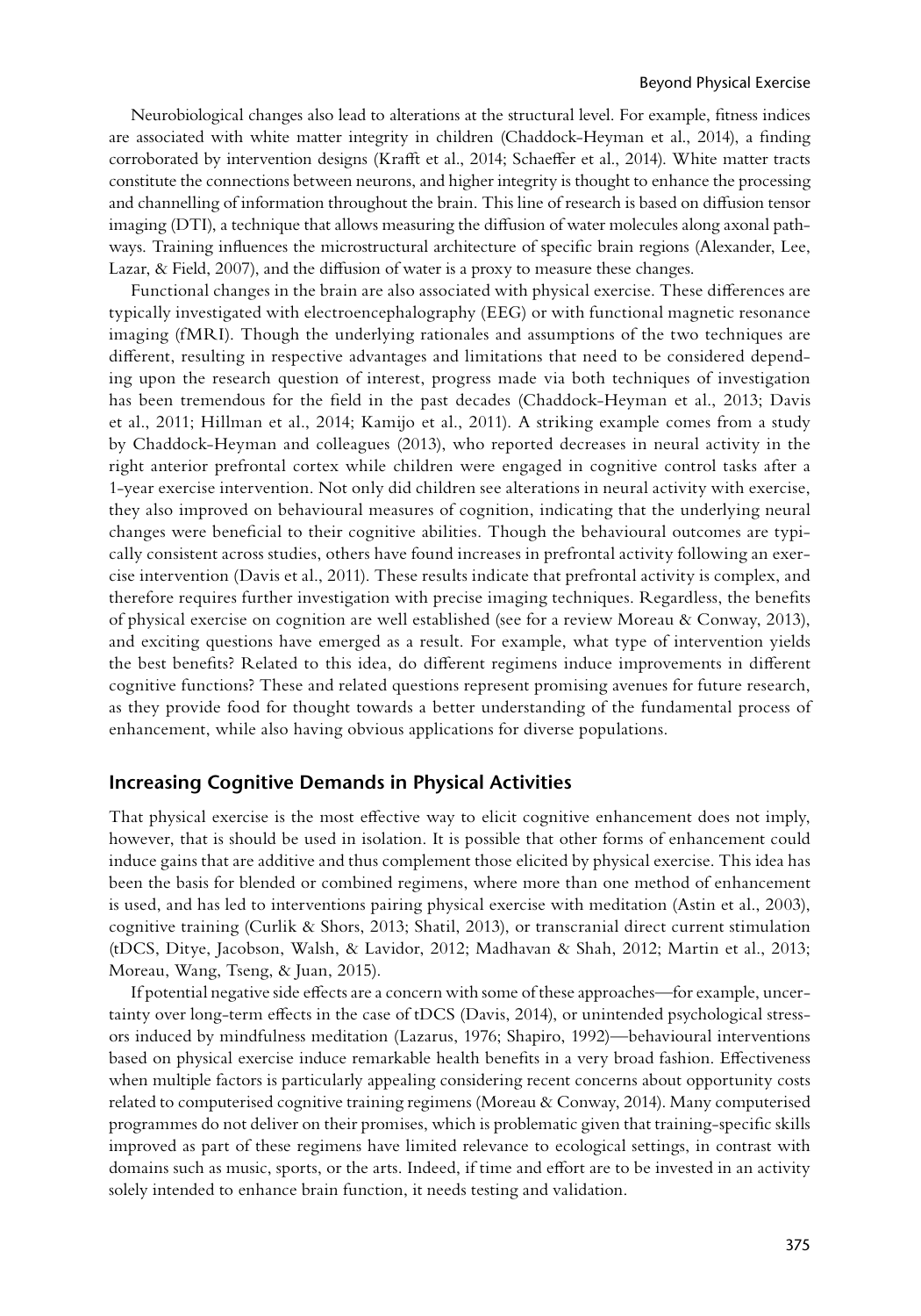Recently, several studies have questioned whether aerobic exercise, making up the vast majority of exercise interventions targeting cognitive enhancement, is indeed the most potent approach. Developments in the feld of exercise physiology suggest that interventions based on short and intense bursts of exercise can induce physiological changes similar to those following aerobic exercise on a wide range of outcomes, including cardiovascular measures (Gayda, Ribeiro, Juneau, & Nigam, 2016), physical fitness and general health (Milanović, Sporiš, & Weston, 2015). HIT-induced improvements have in some instances surpassed those resulting from aerobic regimens (Rognmo, Hetland, Helgerud, Hof, & Siørdahl, 2004). In line with the physiological literature, regimens based on resistance training have also shown sizeable efects on cognition (Best, Chiu, Liang Hsu, Nagamatsu, & Liu-Ambrose, 2015; Liu-Ambrose, Nagamatsu, Voss, Khan, & Handy, 2012), despite somewhat diferent mediating processes from those induced by aerobic exercise (Goekint et al., 2010).

Beyond mere physical exercise regimens, complex forms of motor training that combine high physical and cognitive demands further confrm the appeal of alternatives to traditional exercise-based cognitive training (Moreau, Morrison, & Conway, 2015). This type of regimens can elicit gains in measures of spatial ability and working memory capacity, together with health benefts (Moreau, Clerc, Mansy-Dannay, & Guerrien, 2012; Moreau et al., 2015; Moreau, 2015a). It should be noted that these efects are to be distinguished from short-term improvements immediately following acute bouts of exercise (Tomporowski, 2003), which typically dissipate after a few hours (Chang, Labban, Gapin, & Etnier, 2012).

Importantly, a large body of research on motor expertise supports the notion that the motor system exerts infuence on cognitive abilities. For example, mental rotation problems that typically tap visual processes (Hyun & Luck, 2007) have been shown to recruit motor processes in elite athletes, resulting in better performance (Moreau, 2012). Interestingly, concurrent demands on the motor system impairs performance to a greater degree in elite athletes than novices, indicating that it is not the capacity to simultaneously manipulate motor content that increases with practice, but the propensity to involve motor processes in non-motor task (Moreau, 2012).

The underlying mechanisms of these diferences are also well understood. It has been demonstrated consistently that mental manipulation of body parts (e.g. hands) implicitly induces motor simulation (Parsons, 1987a, 1987b, 1994; Sekiyama, 1982). As a result, measures that disrupt motor simulation, such as physically constraining movement, leads to decreased mental rotation performance (Ionta & Blanke, 2009; Ionta, Fourkas, Fiorio, & Aglioti, 2007). In contrast, the mental manipulation of abstract shapes (e.g. polygons) typically does not elicit motor activation (Jordan, Heinze, Lutz, Kanowski, & Jäncke, 2001; Kosslyn, DiGirolamo, Thompson, & Alpert, 1998), and thus restricting movement has little to no efect on performance (Moreau, 2013a). A radically diferent picture emerges when testing motor experts, however. When performing these mental rotation tasks with movement restriction, motor experts show impairment *both* with body parts and abstract shapes, as opposed to body parts only for controls (Moreau, 2013a). This fnding suggests that motor experts recruit motor processes to perform tasks that are typically non-motor, and indicates that such strategies are not easily adaptable—more fexibility would allow recruitment of a diferent system (e.g. visual) to circumvent motor constraints (Moreau, 2015b). More generally, this phenomenon extends beyond mental rotation tasks, with similar results observed on working memory tasks (Moreau, 2013b).

This line of work, together with the idea of increasing cognitive demands via motor activities, stem from the motor simulation framework, which posits common neural mechanisms for motor simulation and execution (Jeannerod & Decety, 1995; Jeannerod, 2001). According to this view, overt actions shape motor simulation (de Lange, Roelofs, & Toni, 2008), and, transitively, cognitive tasks that can be supported or facilitated by motor simulation. Countless studies have confrmed this hypothesis, with observational or experimental evidence. Besides mental rotation and working memory (Amorim, Isableu, & Jarraya, 2006; Janczyk, Pfster, Crognale, & Kunde, 2012; Moreau,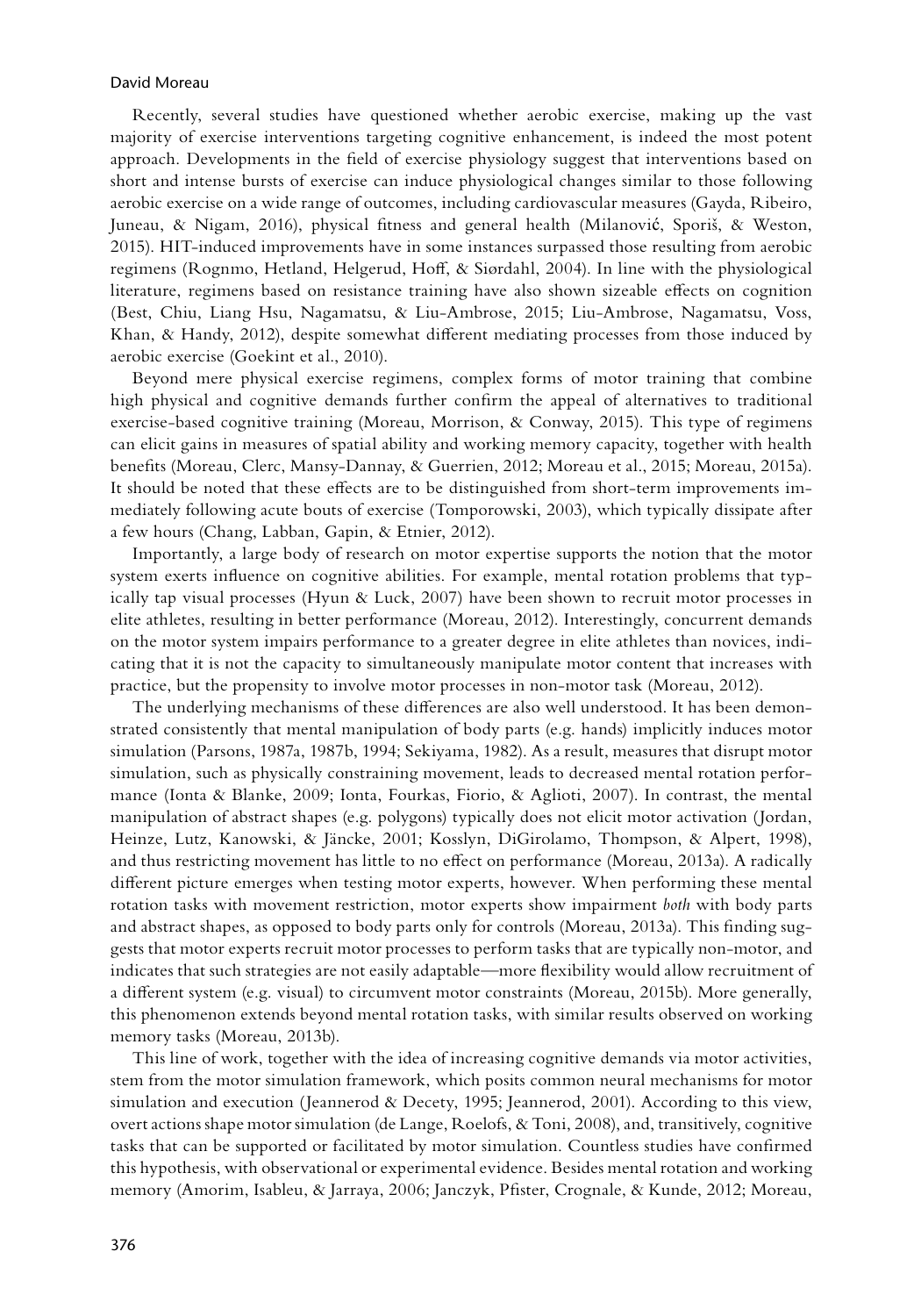2012, 2013b; Steggemann, Engbert, & Weigelt, 2011; Wraga, Thompson, Alpert, & Kosslyn, 2003), the interrelation between motor processes and other aspects of cognition have been largely documented, from language (Beilock, Lyons, Mattarella-Micke, Nusbaum, & Small, 2008) to problem solving (Broaders, Cook, Mitchell, & Goldin-Meadow, 2007), reasoning (Beilock & Goldin-Meadow, 2010; Cook, Mitchell, & Goldin-Meadow, 2008), and decision-making (Raab & Johnson, 2007). Overall, this body of work suggests that motor activities are a remarkably potent way to stimulate a vast array of cognitive abilities, with numerous possibilities and variations.

# **Implications for Education**

Recent developments in the new-fangled feld of educational neuroscience suggest prudence and caution when extrapolating laboratory fndings to the classroom. Over the years, vernacular and concepts borrowed from neuroscience have spread remarkably well within education. Yet oftentimes, the new jargon adds very little, if anything, to discussions in education, sometimes blurring ideas to the detriment of clear understanding. Simple concepts become obscure. Children are reduced to brains capable of plastic changes, by opposition to so-called old views of a fxed brain. Nothing could be farther from the truth: that some brain regions retain plasticity across the lifespan has been known since the 1960s with the pioneer work of Joseph Altman (Altman, 1962) and James Hinds (Hinds, 1968). More strikingly perhaps, developmental plasticity was never really questioned, even prior to these seminal studies. As it turns out, manifestations of neuroplasticity presumably witnessed by teachers actually relate to changes in behaviour, or learning. The terminology might be new, but the rationale hardly is.

In contrast with the abuse of neurospeak in didactic settings, there are clear implications for the work bridging motor activities and cognition in the classroom. Experimental evidence has directly demonstrated the value of motor activities to enhance cognition, with encouraging results. Indeed, structured plays that incorporate cognitive demands within motor activities allow creating ecological situations that have the potential to elicit meaningful cognitive gains. As such, they represent an interesting avenue for teachers and educators, with great adaptability. The specifc characteristics of this type of intervention matter less than the importance to get involved with any such programme; whether it is physical games (Tomporowski, Davis, Miller, & Naglieri, 2008), exergames (Staiano & Calvert, 2011), martial arts (Diamond & Lee, 2011), or designed sport (Moreau et al., 2015), the results have been extremely promising. Content can be adapted based on goals, feasibility and motivation, to ofer interventions suitable to anyone.

Directly stemming from this idea, an important component inherent to programmes that target cognitive enhancement via physical activities is the range of possibilities they ofer. Voluntary movement ranges from very simple, relying mostly on automated coordination, to extremely complex, requiring heightened and sustained attention. Due to complexity arising from the multiplicity of motor commands operating in synchrony, the latter often involves a progression through trial and error (Pritchett & Carey, 2014; Takiyama, Hirashima, & Nozaki, 2015). This represents a continuum educators can harness, adapt and tweak, to obtain the intended efects. Complex motor activities have the unique advantage of being more elaborate and diverse than the sum of their parts; in efect, situations are deliberately unconstrained so as to favour creative solutions. Product of this emergent property, challenging situations evolve in a unique way, directed but not constrained. The efects of these types of regimen on cognitive abilities have been remarkable (Moreau et al., 2015; Pesce et al., 2016; Tomporowski, Lambourne, & Okumura, 2011), to the point that they have become the preferred approach in numerous independent research groups (e.g. Curlik & Shors, 2013; Moreau et al., 2015; Tomporowski, McCullick, & Pesce, 2015).

Designing an intervention framework from a continuum also allows regimens to be adaptive, that is, propose individualised content to facilitate learning. Practice can thus be sustained at an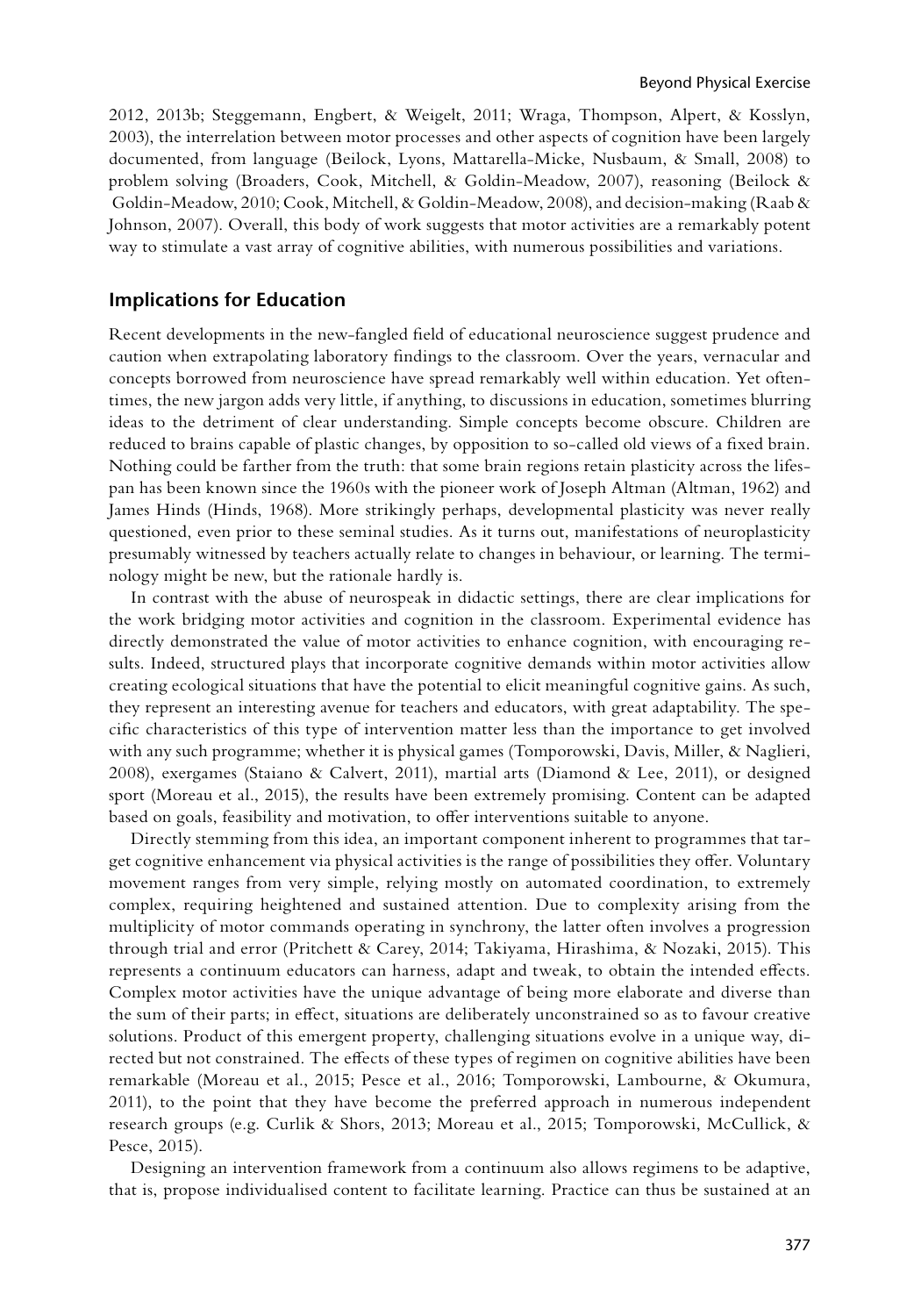optimum level of difculty, to provide challenging but attainable goals. Adaptive training is a fundamental component of efective cognitive training (e.g. Zelinski et al., 2011), known in motor rehabilitation research as the "optimal challenge point" hypothesis (Guadagnoli & Lee, 2004). According to this view, skill learning is maximised when task difficulty is proportional to individual levels. Too easy, and individuals will stagnate and waste time. Too difficult, and they will not improve and might get frustrated. More generally, the idea stems from long-known mechanisms in motor learning, whereby demands of the environment slightly beyond an individual's capabilities yield the fastest learning rates (see for a review Schmidt & Wrisberg, 2008).

Further exploiting the blend of physical and cognitive demands, difficulty can also be nurtured in a diferent way. Concurrent physical and cognitive demands introduce competition for resources at various levels, especially related to physiological systems (Gómez-Pinilla, 2008). As exercise intensity increases, fewer resources (e.g. blood supply, oxygen, nutrients) are available for the brain to cope with cognitive demands, and maintaining adequate performance on a given task thus requires individuals to do more with less. This is consistent with the framework process of expertise acquisition—individuals typically recruit less cortical structures to perform a given task after learning (Wiesmann & Ishai, 2011). Concurrent exercise is therefore a positive stressor on the neural system, forcing efficiency. Cognitive tasks performed post-training without concurrent exercise often appear easier to most individuals, as the brain can then take advantage of plentiful resources and reclaim its place as the most energy-consuming organ (Tomasi, Wang, & Volkow, 2013).

Complex motor activities are also ideal to promote creativity, by setting the stage for an unlimited range of situations, without the need to plan and design each one of them *a priori*. Participants can modify existing situations, create new ones, and therefore produce unique conditions in which to solve problems and improve. Rich training environments that include variety and diversity are also critical factors to sustain motivation, which in turn may infuence training outcomes. Loss of motivation is a common factor for dropping out of software-based cognitive regimens and aerobic exercise interventions, and physical exercise seems to be less efective when not voluntary, at least in rodents (Yuede et al., 2009).

However, great fexibility in an intervention program comes at a cost—the regimen is typically difcult to standardise, because the degrees of freedom are deliberately relaxed. In terms of validation, this is a major hurdle, because experiments require precise and constrained designs to facilitate reproducibility. With this limitation in mind, it is worth noting that constraining interventions too drastically prevents the very component targeted to develop, leading to an impoverished, simplifed regimen. This approach might be suitable for laboratory-based testing, but it often reduces or annihilates the efects of interest, especially when the intervention under study is a complex blend.

How can these factors, seemingly antagonists, be reconciled? A promising solution lies in the combination of laboratory-based experiments to explore the basic processes of enhancement with large-scale ecological interventions that help quantify efect sizes in ecological settings. These two types of design can thus inform each other, and refne knowledge and applications. Such a combined approach also allows the study of cognitive malleability at diferent levels, from brain to behaviour. Each level of investigation can then inform others, leading to more scientifcally sound interventions. This approach also facilitates theoretically driven hypotheses, thus reducing the rate of false positives and optimising the scientific enterprise as a whole. The trade-off between controlled laboratory experiments and ecological studies cannot be entirely circumvented, and has in fact bothered psychologists for decades (Brewer, 2000; Gibson, 1979). Yet combining fndings from diferent research designs under a common framework will lead to better, more potent, interventions.

# **Concluding Remarks**

Throughout this chapter, I have provided an overview of the vast amount of research dedicated to studying the link between physical exercise and cognition, and I have presented recent trends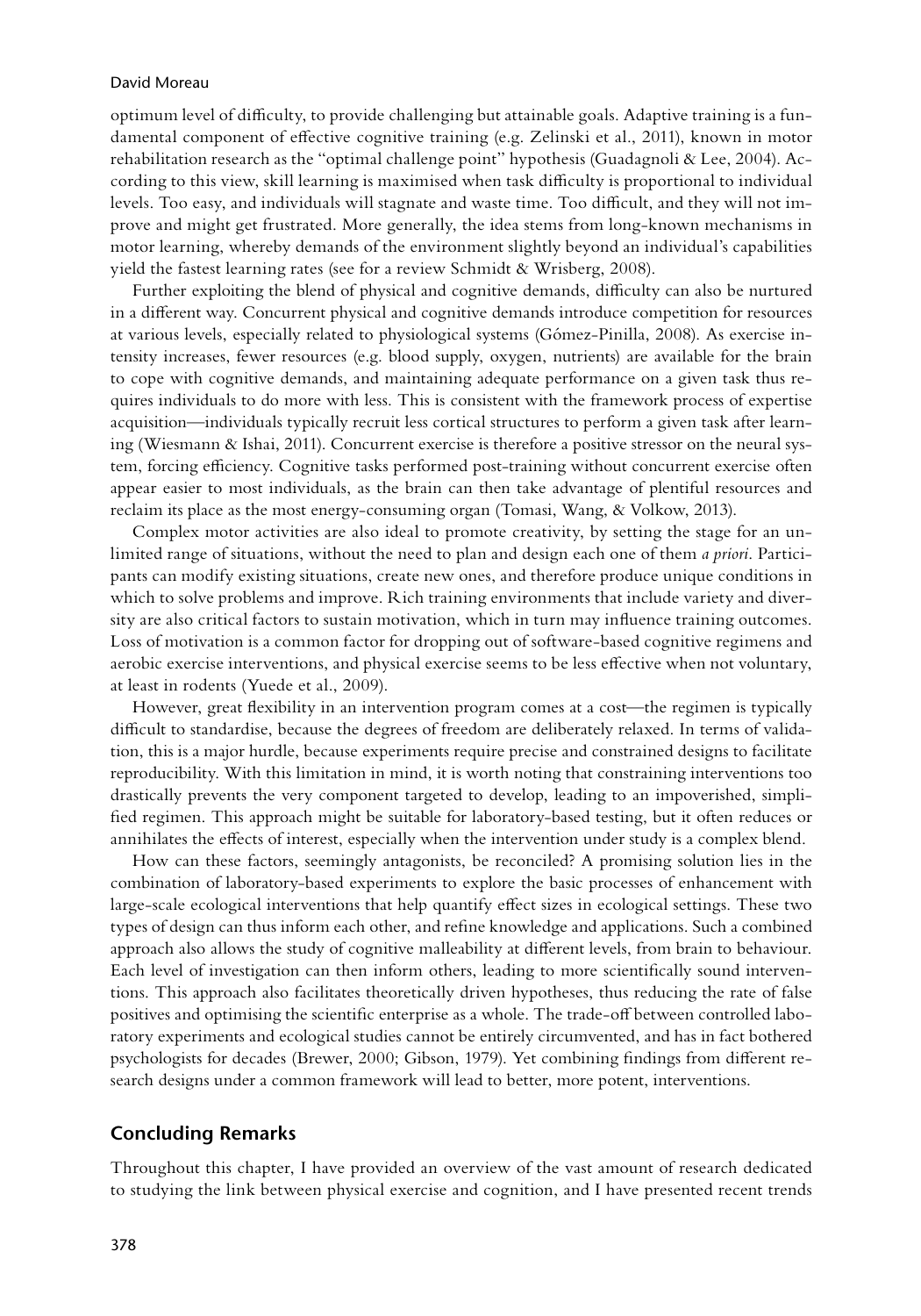of research that advocate for complex physical activities, with potential for greater impact on cognitive abilities. These trends of research are promising, and are expected to provide ground for years of research to come.

Although the general feeling is one of optimism, there are still major challenges facing the feld of cognitive enhancement. Among them, the personalisation of interventions holds a central place. Individuals difer in the extent to which they beneft from an intervention—some show impressive trends of improvement, while others do not seem to beneft at all, at least cognitively. Understanding the variability between individuals, as well as the dynamics of individual rates of improvement, is crucial to further our insight regarding the underlying mechanisms at play. Research at the intersection of psychology, neuroscience, physiology and genetics is particularly promising in this regard, providing footing for a more holistic approach of exercise-induced cognitive enhancement.

For practical concerns, acknowledging individual variability also allows training content needs to be adapted to specifc demands, either based on expectations, or on inherent cognitive defcits. The potential of this type of approach has been underlined recently in the context of remediation for learning disorders (Moreau & Waldie, 2016); when cognitive defcits are identifed in specifc areas of cognition, training can be personalised so as to provide regimens optimised individually. Personalising regimens represents a promising but difficult endeavour—it is easy to fall intro the trap of modelling noise, via the personalisation of every single situation, when this approach might not be optimal.

Ultimately, understanding precisely mechanism of improvement requires solid theoretical grounds, still lacking at the moment. Researchers are only beginning to understand the dynamics of cognitive abilities induced by training—methods are progressively being refned, fndings are better contextualised, and eventually these will call for an integrating framework. Only then can we envision accurate probabilistic estimates of training outcomes for a given individual, so as to maximise chances for a programme to be efective. This prospect holds remarkable promises, and constitutes a pivotal step for future research and applications.

# **References**

- Alexander, A. L., Lee, J. E., Lazar, M., & Field, A. S. (2007). Difusion tensor imaging of the brain. *Neurotherapeutics : The Journal of the American Society for Experimental NeuroTherapeutics*, *4*(3), 316–329. doi:10.1016/j. nurt.2007.05.011
- Altman, J. (1962). Are new neurons formed in the brains of adult mammals? *Science*, *135*, 1128–1129.
- Amorim, M.-A., Isableu, B., & Jarraya, M. (2006). Embodied spatial transformations: "Body analogy" for the mental rotation of objects. *Journal of Experimental Psychology. General*, *135*(3), 327–347. doi:10.1037/0096-3445.135.3.327
- Astin, J. A., Berman, B. M., Bausell, B., Lee, W.-L., Hochberg, M., & Forys, K. L. (2003). The efficacy of mindfulness meditation plus Qigong movement therapy in the treatment of fbromyalgia: A randomized controlled trial. *The Journal of Rheumatol*, *30*(10), 2257–2262.
- Astle, D. E., Barnes, J. J., Baker, K., Colclough, G. L., & Woolrich, M. W. (2015). Cognitive training enhances intrinsic brain connectivity in childhood. *The Journal of Neuroscience : The Ofcial Journal of the Society for Neuroscience*, *35*(16), 6277–6283. doi:10.1523/JNEUROSCI.4517-14.2015
- Au, J., Sheehan, E., Tsai, N., Duncan, G. J., Buschkuehl, M., & Jaeggi, S. M. (2014). Improving fuid intelligence with training on working memory: A meta-analysis. *Psychonomic Bulletin & Review*. doi:10.3758/ s13423-014-0699-x
- Beilock, S. L., & Goldin-Meadow, S. (2010). Gesture changes thought by grounding it in action. *Psychological Science*, *21*(11), 1605–1610. doi:10.1177/0956797610385353
- Beilock, S. L., Lyons, I. M., Mattarella-Micke, A., Nusbaum, H. C., & Small, S. L. (2008). Sports experience changes the neural processing of action language. *Proceedings of the National Academy of Sciences of the United States of America*, *105*(36), 13269–13273. doi:10.1073/pnas.0803424105
- Berchtold, N. C., Kesslak, J. P., Pike, C. J., Adlard, P. A., & Cotman, C. W. (2001). Estrogen and exercise interact to regulate brain-derived neurotrophic factor mRNA and protein expression in the hippocampus. *The European Journal of Neuroscience*, *14*(12), 1992–2002.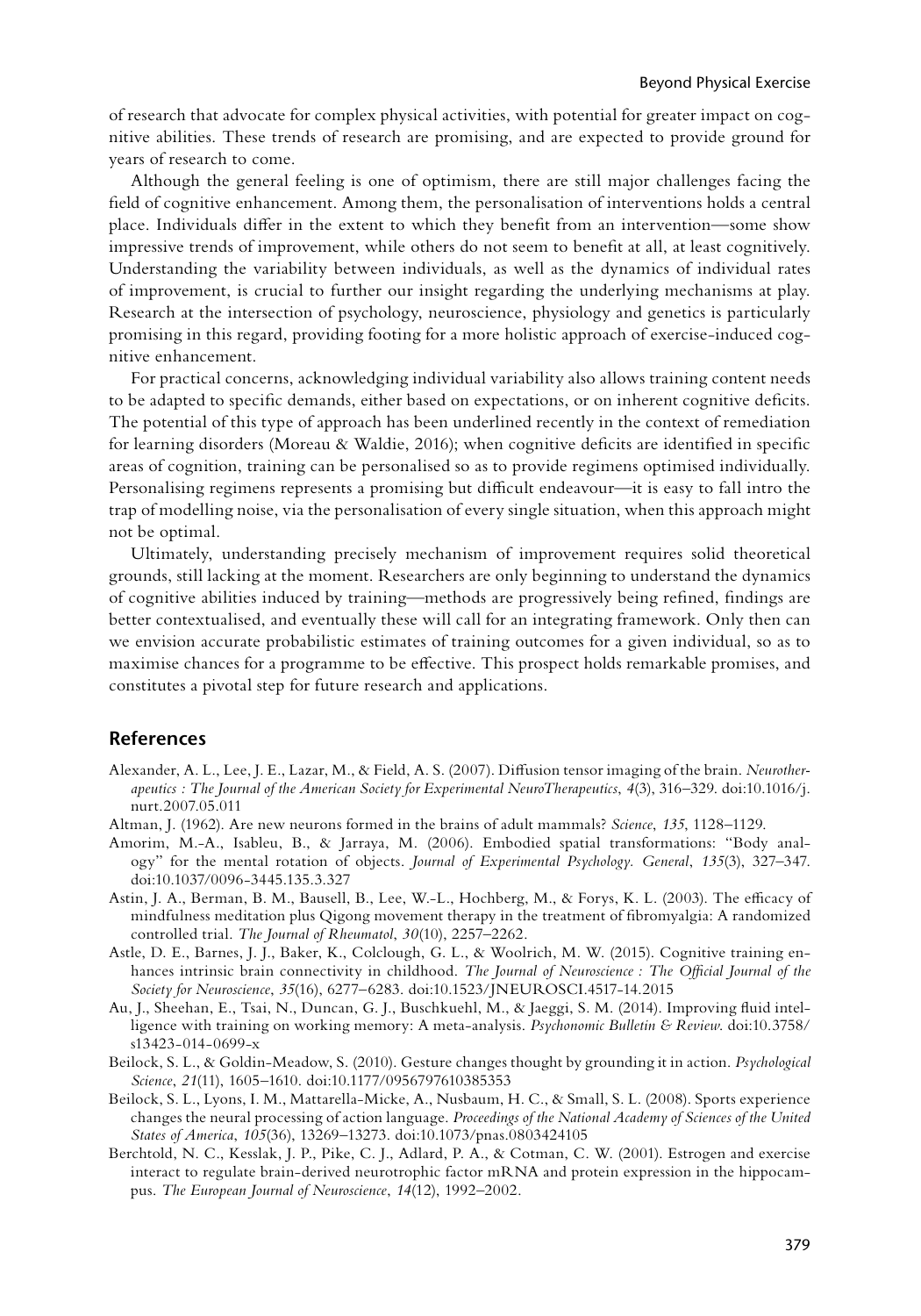- Best, J. R., Chiu, B. K., Liang Hsu, C., Nagamatsu, L. S., & Liu-Ambrose, T. (2015). Long-term efects of resistance exercise training on cognition and brain volume in older women: Results from a randomized controlled trial. *Journal of the International Neuropsychological Society: JINS*, *21*(10), 745–756. doi:10.1017/ S1355617715000673
- Black, J. E., Isaacs, K. R., Anderson, B. J., Alcantara, A. A., & Greenough, W. T. (1990). Learning causes synaptogenesis, whereas motor activity causes angiogenesis, in cerebellar cortex of adult rats. *Proceedings of the National Academy of Sciences of the United States of America*, *87*(14), 5568–5572.
- Blair, S. N. (1995). Changes in physical ftness and all-cause mortality. *JAMA*, *273*(14), 1093. doi:10.1001/ jama.1995.03520380029031
- Blumenthal, J. A., Emery, C. F., Madden, D. J., Schniebolk, S., Walsh-Riddle, M., George, L. K., … Coleman, R. E. (1991). Long-term efects of exercise on psychological functioning in older men and women. *Journal of Gerontology*, *46*(6), P352–P361.
- Brewer, M. B. (2000). *Research design and issues of validity.* Cambridge: Cambridge University Press.
- Broaders, S. C., Cook, S. W., Mitchell, Z., & Goldin-Meadow, S. (2007). Making children gesture brings out implicit knowledge and leads to learning. *Journal of Experimental Psychology. General*, *136*(4), 539–550. doi:10.1037/0096-3445.136.4.539
- Cancela Carral, J. M., & Ayán Pérez, C. (2007). Efects of high-intensity combined training on women over 65. *Gerontology*, *53*(6), 340–346. doi:10.1159/000104098
- Castelli, D. M., Hillman, C. H., Buck, S. M., & Erwin, H. E. (2007). Physical ftness and academic achievement in third- and ffth-grade students. *Journal of Sport & Exercise Psychology*, *29*(2), 239–252.
- Cattell, R. B. (1963). Theory of fuid and crystallized intelligence: A critical experiment. *Journal of Educational Psychology*, *54*(1), 1–22. doi:10.1037/h0046743
- Chaddock-Heyman, L., Erickson, K. I., Holtrop, J. L., Voss, M. W., Pontifex, M. B., Raine, L. B., … Kramer, A. F. (2014). Aerobic ftness is associated with greater white matter integrity in children. *Frontiers in Human Neuroscience*, *8*, 584. doi:10.3389/fnhum.2014.00584
- Chaddock-Heyman, L., Erickson, K. I., Voss, M. W., Knecht, A. M., Pontifex, M. B., Castelli, D. M., … Kramer, A. F. (2013). The efects of physical activity on functional MRI activation associated with cognitive control in children: A randomized controlled intervention. *Frontiers in Human Neuroscience*, *7*, 72. doi:10.3389/fnhum.2013.00072
- Chang, Y. K., Labban, J. D., Gapin, J. I., & Etnier, J. L. (2012). The efects of acute exercise on cognitive performance: A meta-analysis. *Brain Research*, *1453*, 87–101. doi:10.1016/j.brainres.2012.02.068
- Coe, D. P., Pivarnik, J. M., Womack, C. J., Reeves, M. J., & Malina, R. M. (2006). Efect of physical education and activity levels on academic achievement in children. *Medicine and Science in Sports and Exercise*, *38*(8), 1515–1519. doi:10.1249/01.mss.0000227537.13175.1b
- Colcombe, S. J., Erickson, K. I., Scalf, P. E., Kim, J. S., Prakash, R., McAuley, E., … Kramer, A. F. (2006). Aerobic exercise training increases brain volume in aging humans. *The Journals of Gerontology. Series A, Biological Sciences and Medical Sciences*, *61*(11), 1166–1170.
- Colcombe, S. J., & Kramer, A. F. (2003). Fitness efects on the cognitive function of older adults: A metaanalytic study. *Psychological Science*, *14*(2), 125–130.
- Cook, S. W., Mitchell, Z., & Goldin-Meadow, S. (2008). Gesturing makes learning last. *Cognition*, *106*(2), 1047–1058. doi:10.1016/j.cognition.2007.04.010
- Curlik, D. M., & Shors, T. J. (2013). Training your brain: Do mental and physical (MAP) training enhance cognition through the process of neurogenesis in the hippocampus? *Neuropharmacology*, *64*, 506–514. doi:10.1016/j.neuropharm.2012.07.027
- Davies, G., Tenesa, A., Payton, A., Yang, J., Harris, S. E., Liewald, D., … Deary, I. J. (2011). Genome-wide association studies establish that human intelligence is highly heritable and polygenic. *Molecular Psychiatry*, *16*(10), 996–1005. doi:10.1038/mp.2011.85
- Davis, C. L., Tomporowski, P. D., McDowell, J. E., Austin, B. P., Miller, P. H., Yanasak, N. E., … Naglieri, J. A. (2011). Exercise improves executive function and achievement and alters brain activation in overweight children: A randomized, controlled trial. *Health Psychology : Ofcial Journal of the Division of Health Psychology, American Psychological Association*, *30*(1), 91–98. doi:10.1037/a0021766
- Davis, N. J. (2014). Transcranial stimulation of the developing brain: A plea for extreme caution. *Frontiers in Human Neuroscience*, *8*, 600. doi:10.3389/fnhum.2014.00600
- de Lange, F. P., Roelofs, K., & Toni, I. (2008). Motor imagery: A window into the mechanisms and alterations of the motor system. *Cortex; a Journal Devoted to the Study of the Nervous System and Behavior*, *44*(5), 494–506. doi:10.1016/j.cortex.2007.09.002
- Deary, I. J., Strand, S., Smith, P., & Fernandes, C. (2007). Intelligence and educational achievement. *Intelligence*, *35*(1), 13–21. doi:10.1016/j.intell.2006.02.001
- Diamond, A., & Lee, K. (2011). Interventions shown to aid executive function development in children 4 to 12 years old. *Science (New York, NY)*, *333*(6045), 959–964. doi:10.1126/science.1204529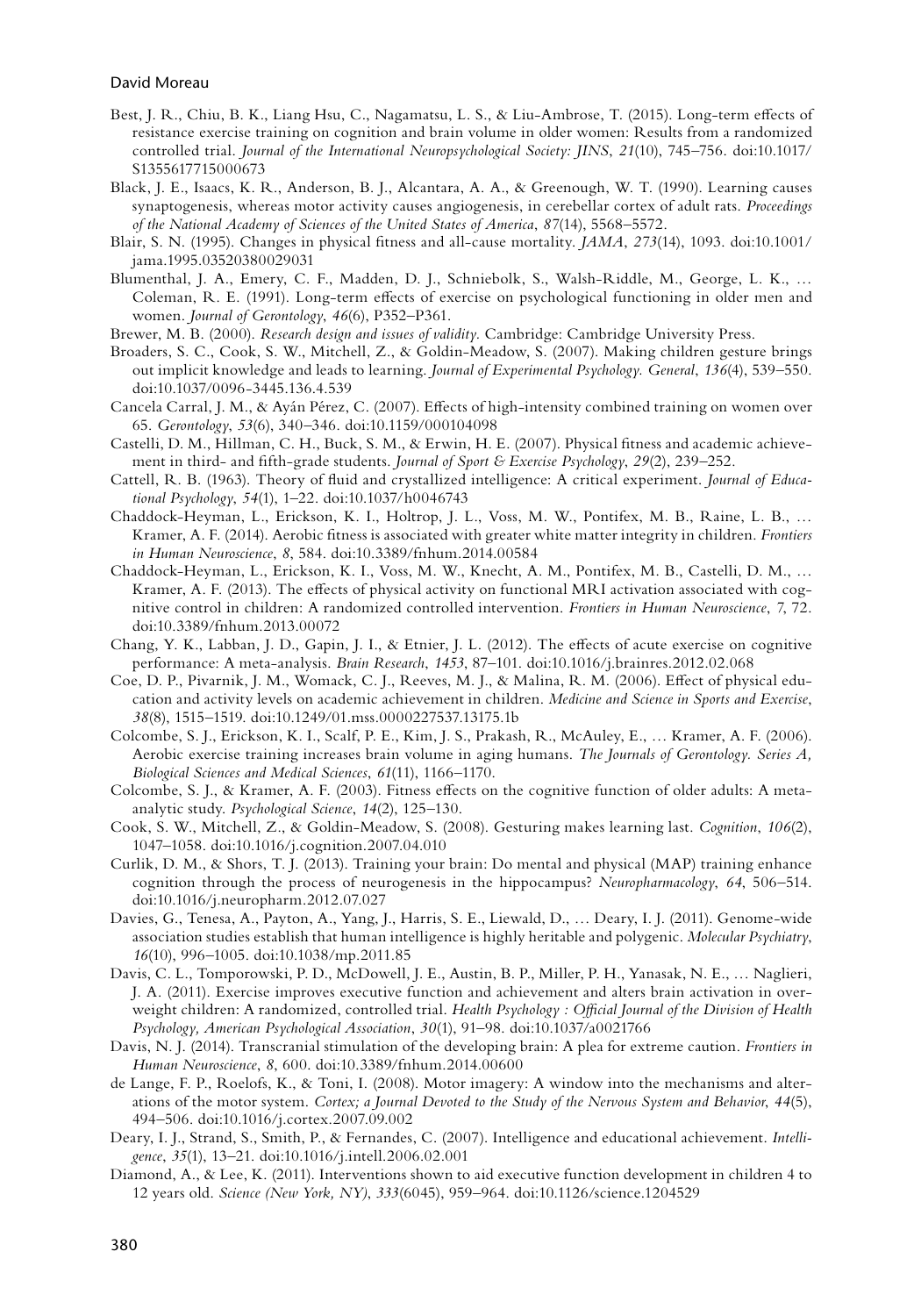- Ditye, T., Jacobson, L., Walsh, V., & Lavidor, M. (2012). Modulating behavioral inhibition by tDCS combined with cognitive training. *Experimental Brain Research*, *219*(3), 363–368. doi:10.1007/s00221-012-3098-4
- Gayda, M., Ribeiro, P. A. B., Juneau, M., & Nigam, A. (2016). Comparison of diferent forms of exercise training in patients with cardiac disease: Where does high-intensity interval training ft? *The Canadian Journal of Cardiology*, *32*(4), 485–494. doi:10.1016/j.cjca.2016.01.017
- Gibson, J. J. (1979). *The ecological approach to visual perception*. Boston, MA: Houghton Mifin.
- Goekint, M., De Pauw, K., Roelands, B., Njemini, R., Bautmans, I., Mets, T., & Meeusen, R. (2010). Strength training does not infuence serum brain-derived neurotrophic factor. *European Journal of Applied Physiology*, *110*(2), 285–293. doi:10.1007/s00421-010-1461-3
- Gómez-Pinilla, F. (2008). Brain foods: The efects of nutrients on brain function. *Nature Reviews. Neuroscience*, *9*(7), 568–578. doi:10.1038/nrn2421
- Gómez-Pinilla, F., Ying, Z., Opazo, P., Roy, R. R., & Edgerton, V. R. (2001). Diferential regulation by exercise of BDNF and NT-3 in rat spinal cord and skeletal muscle. *The European Journal of Neuroscience*, *13*(6), 1078–1084.
- Guadagnoli, M. A., & Lee, T. D. (2004). Challenge point: A framework for conceptualizing the efects of various practice conditions in motor learning. *Journal of Motor Behavior*, *36*(2), 212–224. doi:10.3200/ JMBR.36.2.212-224
- Henikof, S., Greally, J. M., Stern, C. D., Holliday, R., Pugh, J. E., Stefen, P. A., … Hobert, O. (2016). Epigenetics, cellular memory and gene regulation. *Current Biology*, *26*(14), R644–R648. doi:10.1016/j.cub.2016.06.011
- Hillman, C. H., Pontifex, M. B., Castelli, D. M., Khan, N. A., Raine, L. B., Scudder, M. R., … Kamijo, K. (2014). Efects of the FITKids randomized controlled trial on executive control and brain function. *Pediatrics*, *134*(4), e1063–e1071. doi:10.1542/peds.2013-3219
- Hinds, J. W. (1968). Autoradiographic study of histogenesis in the mouse olfactory bulb. II. Cell proliferation and migration. *The Journal of Comparative Neurology*, *134*(3), 305–321. doi:10.1002/cne.901340305
- Hyun, J.-S., & Luck, S. J. (2007). Visual working memory as the substrate for mental rotation. *Psychonomic Bulletin & Review*, *14*(1), 154–158.
- Ionta, S., & Blanke, O. (2009). Diferential infuence of hands posture on mental rotation of hands and feet in left and right handers. *Experimental Brain Research*, *195*(2), 207–217. doi:10.1007/s00221-009-1770-0
- Ionta, S., Fourkas, A. D., Fiorio, M., & Aglioti, S. M. (2007). The infuence of hands posture on mental rotation of hands and feet. *Experimental Brain Research*, *183*(1), 1–7. doi:10.1007/s00221-007-1020-2
- Jaeggi, S. M., Buschkuehl, M., Jonides, J., & Perrig, W. J. (2008). Improving fuid intelligence with training on working memory. *Proceedings of the National Academy of Sciences of the United States of America*, *105*(19), 6829–6833. doi:10.1073/pnas.0801268105
- Jaeggi, S. M., Buschkuehl, M., Jonides, J., & Shah, P. (2011). Short- and long-term benefts of cognitive training. *Proceedings of the National Academy of Sciences of the United States of America*, *108*(25), 10081–10086. doi:10.1073/pnas.1103228108
- Jaeggi, S. M., Buschkuehl, M., Shah, P., & Jonides, J. (2014). The role of individual diferences in cognitive training and transfer. *Memory & Cognition*, *42*(3), 464–480. doi:10.3758/s13421-013-0364-z
- Janczyk, M., Pfster, R., Crognale, M. A., & Kunde, W. (2012). Efective rotations: Action efects determine the interplay of mental and manual rotations. *Journal of Experimental Psychology. General*, *141*(3), 489–501.
- Jeannerod, M. (2001). Neural simulation of action: A unifying mechanism for motor cognition. *NeuroImage*, *14*(1 Pt 2), S103–S109. doi:10.1006/nimg.2001.0832
- Jeannerod, M., & Decety, J. (1995). Mental motor imagery: A window into the representational stages of action. *Current Opinion in Neurobiology*, *5*(6), 727–732.
- Johnson, M. K., & Hasher, L. (1987). Human learning and memory. *Annual Review of Psychology*, *38*, 631–668. doi:10.1146/annurev.ps.38.020187.003215
- Jordan, K., Heinze, H.-J., Lutz, K., Kanowski, M., & Jäncke, L. (2001). Cortical activations during the mental rotation of diferent visual objects. *NeuroImage*, *13*(1), 143–152. doi:10.1006/nimg.2000.0677
- Kamijo, K., Pontifex, M. B., O'Leary, K. C., Scudder, M. R., Wu, C.-T., Castelli, D. M., & Hillman, C. H. (2011). The efects of an afterschool physical activity program on working memory in preadolescent children. *Developmental Science*, *14*(5), 1046–1058. doi:10.1111/j.1467-7687.2011.01054.x
- Kan, K.-J., Wicherts, J. M., Dolan, C. V, & van der Maas, H. L. J. (2013). On the nature and nurture of intelligence and specifc cognitive abilities: The more heritable, the more culture dependent. *Psychological Science*, *24*(12), 2420–2428. doi:10.1177/0956797613493292
- Karbach, J., Strobach, T., & Schubert, T. (2014). Adaptive working-memory training benefts reading, but not mathematics in middle childhood. *Child Neuropsychology: A Journal on Normal and Abnormal Development in Childhood and Adolescence*. doi:10.1080/09297049.2014.899336
- Keeley, T. J. H., & Fox, K. R. (2009). The impact of physical activity and ftness on academic achievement and cognitive performance in children. *International Review of Sport and Exercise Psychology*, *2*(2), 198–214. doi:10.1080/17509840903233822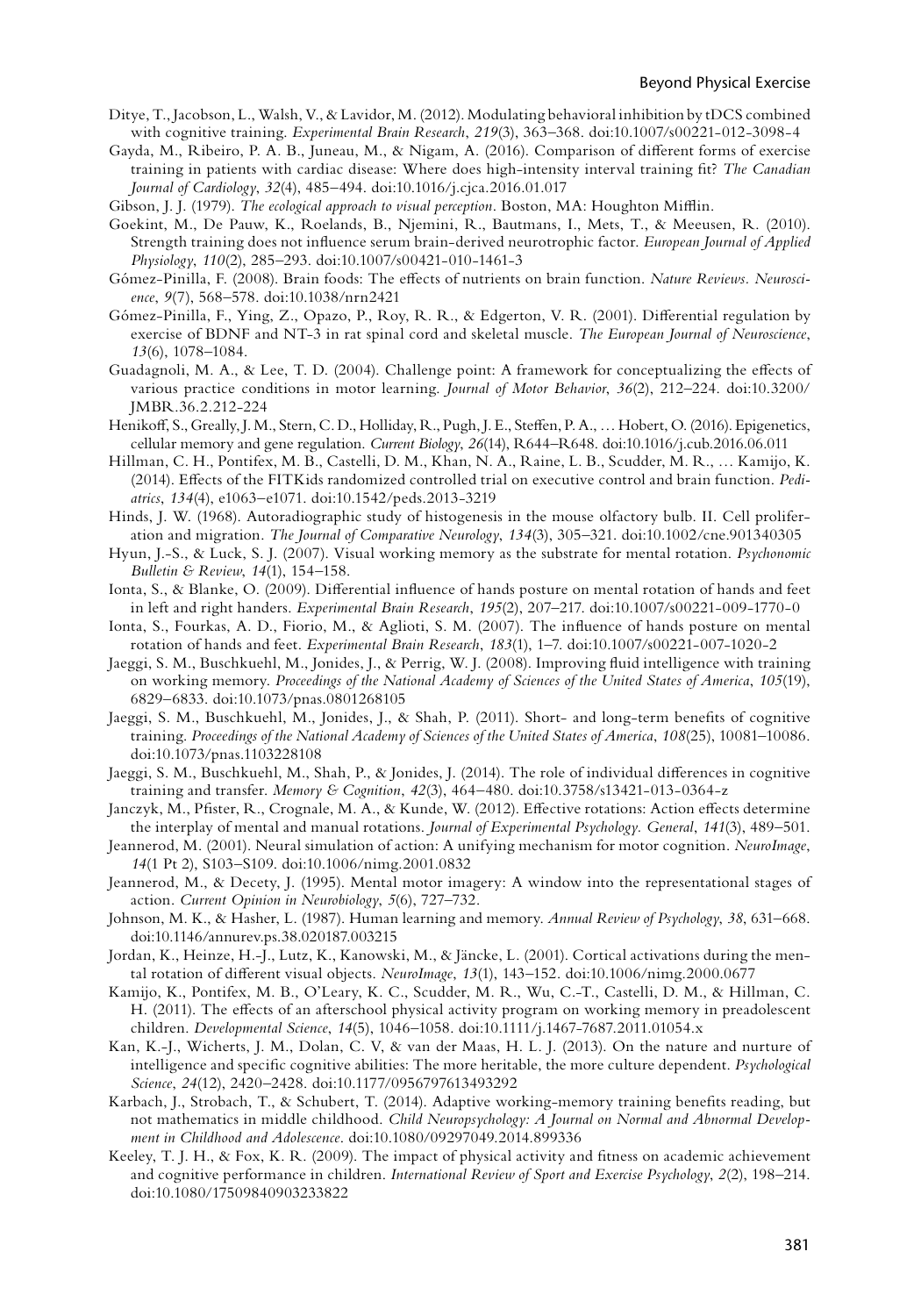- Knaepen, K., Goekint, M., Heyman, E. M., & Meeusen, R. (2010). Neuroplasticity exercise-induced response of peripheral brain-derived neurotrophic factor: A systematic review of experimental studies in human subjects. *Sports Medicine (Auckland, NZ)*, *40*(9), 765–801. doi:10.2165/11534530-000000000-00000
- Kosslyn, S. M., DiGirolamo, G. J., Thompson, W. L., & Alpert, N. M. (1998). Mental rotation of objects versus hands: Neural mechanisms revealed by positron emission tomography. *Psychophysiology*, *35*(2), 151–161.
- Kraft, C. E., Schwarz, N. F., Chi, L., Weinberger, A. L., Schaefer, D. J., Pierce, J. E., … McDowell, J. E. (2014). An 8-month randomized controlled exercise trial alters brain activation during cognitive tasks in overweight children. *Obesity (Silver Spring, MD)*, *22*(1), 232–242. doi:10.1002/oby.20518
- Lazarus, A. A. (1976). Psychiatric problems precipitated by transcendental meditation. *Psychological Reports*, *39*(2), 601–602. doi:10.2466/pr0.1976.39.2.601
- Liu-Ambrose, T., Nagamatsu, L. S., Voss, M. W., Khan, K. M., & Handy, T. C. (2012). Resistance training and functional plasticity of the aging brain: A 12-month randomized controlled trial. *Neurobiology of Aging*, *33*(8), 1690–1698. doi:10.1016/j.neurobiolaging.2011.05.010
- Madhavan, S., & Shah, B. (2012). Enhancing motor skill learning with transcranial direct current stimulation a concise review with applications to stroke. *Frontiers in Psychiatry*, *3*, 66. doi:10.3389/fpsyt.2012.00066
- Martin, D. M., Liu, R., Alonzo, A., Green, M., Player, M. J., Sachdev, P., & Loo, C. K. (2013). Can transcranial direct current stimulation enhance outcomes from cognitive training? A randomized controlled trial in healthy participants. *The International Journal of Neuropsychopharmacology / Ofcial Scientifc Journal of the Collegium Internationale Neuropsychopharmacologicum (CINP)*, *16*(9), 1927–1936. doi:10.1017/ S1461145713000539
- Milanović, Z., Sporiš, G., & Weston, M. (2015). Effectiveness of high-intensity interval training (HIT) and continuous endurance training for VO2max improvements: A systematic review and meta-analysis of controlled trials. *Sports Medicine (Auckland, N.Z.)*, *45*(10), 1469–1481. doi:10.1007/s40279-015-0365-0
- Mora, F., Segovia, G., & del Arco, A. (2007). Aging, plasticity and environmental enrichment: Structural changes and neurotransmitter dynamics in several areas of the brain. *Brain Research Reviews*, *55*(1), 78–88. doi:10.1016/j.brainresrev.2007.03.011
- Moreau, D. (2012). The role of motor processes in three-dimensional mental rotation: Shaping cognitive processing via sensorimotor experience. *Learning and Individual Diferences*, *22*(3), 354–359.
- Moreau, D. (2013a). Constraining movement alters the recruitment of motor processes in mental rotation. *Experimental Brain Research*, *224*(3), 447–454.
- Moreau, D. (2013b). Motor expertise modulates movement processing in working memory. *Acta Psychologica*, *142*(3), 356–361.
- Moreau, D. (2015a). Brains and brawn: Complex motor activities to maximize cognitive enhancement. *Educational Psychology Review*, *27*(3), 475–482. doi:10.1007/s10648-015-9323-5
- Moreau, D. (2015b). Unrefective actions? complex motor skill acquisition to enhance spatial cognition. *Phenomenology and the Cognitive Sciences*, *14*, 349–359. doi:10.1007/s11097-014-9376-9
- Moreau, D., Clerc, J., Mansy-Dannay, A., & Guerrien, A. (2012). Enhancing spatial ability through sport practice: Evidence for an efect of motor training on mental rotation performance. *Journal of Individual Diferences*, *33*(2), 83–88. doi:10.1027/1614-0001/a000075
- Moreau, D., & Conway, A. R. A. (2013). Cognitive enhancement: A comparative review of computerized and athletic training programs. *International Review of Sport and Exercise Psychology*, *6*(1), 155–183. doi:10. 1080/1750984X.2012.758763
- Moreau, D., & Conway, A. R. A. (2014). The case for an ecological approach to cognitive training. *Trends in Cognitive Sciences*, *18*(7), 334–336. doi:10.1016/j.tics.2014.03.009
- Moreau, D., Morrison, A. B., & Conway, A. R. A. (2015). An ecological approach to cognitive enhancement: Complex motor training. *Acta Psychologica*, *157*, 44–55. doi:10.1016/j.actpsy.2015.02.007
- Moreau, D., & Waldie, K. E. (2016). Developmental learning disorders: From generic interventions to individualized remediation. *Frontiers in Psychology*, *6*, 2053. doi:10.3389/fpsyg.2015.02053
- Moreau, D., Wang, C.-H., Tseng, P., & Juan, C.-H. (2015). Blending transcranial direct current stimulations and physical exercise to maximize cognitive improvement. *Frontiers in Psychology*, *6*, 678. doi:10.3389/ fpsyg.2015.00678
- Neeper, S. A., Gómez-Pinilla, F., Choi, J., & Cotman, C. (1995). Exercise and brain neurotrophins. *Nature*, *373*(6510), 109. doi:10.1038/373109a0
- Neeper, S. A., Gómez-Pinilla, F., Choi, J., & Cotman, C. W. (1996). Physical activity increases mRNA for brain-derived neurotrophic factor and nerve growth factor in rat brain. *Brain Research*, *726*(1–2), 49–56.
- Nikolova, Y. S., & Hariri, A. R. (2015). Can we observe epigenetic efects on human brain function? *Trends in Cognitive Sciences*, *19*(7), 366–373. doi:10.1016/j.tics.2015.05.003
- Nouchi, R., Taki, Y., Takeuchi, H., Hashizume, H., Nozawa, T., Kambara, T., … Kawashima, R. (2013). Brain training game boosts executive functions, working memory and processing speed in the young adults: A randomized controlled trial. *PloS One*, *8*(2), e55518. doi:10.1371/journal.pone.0055518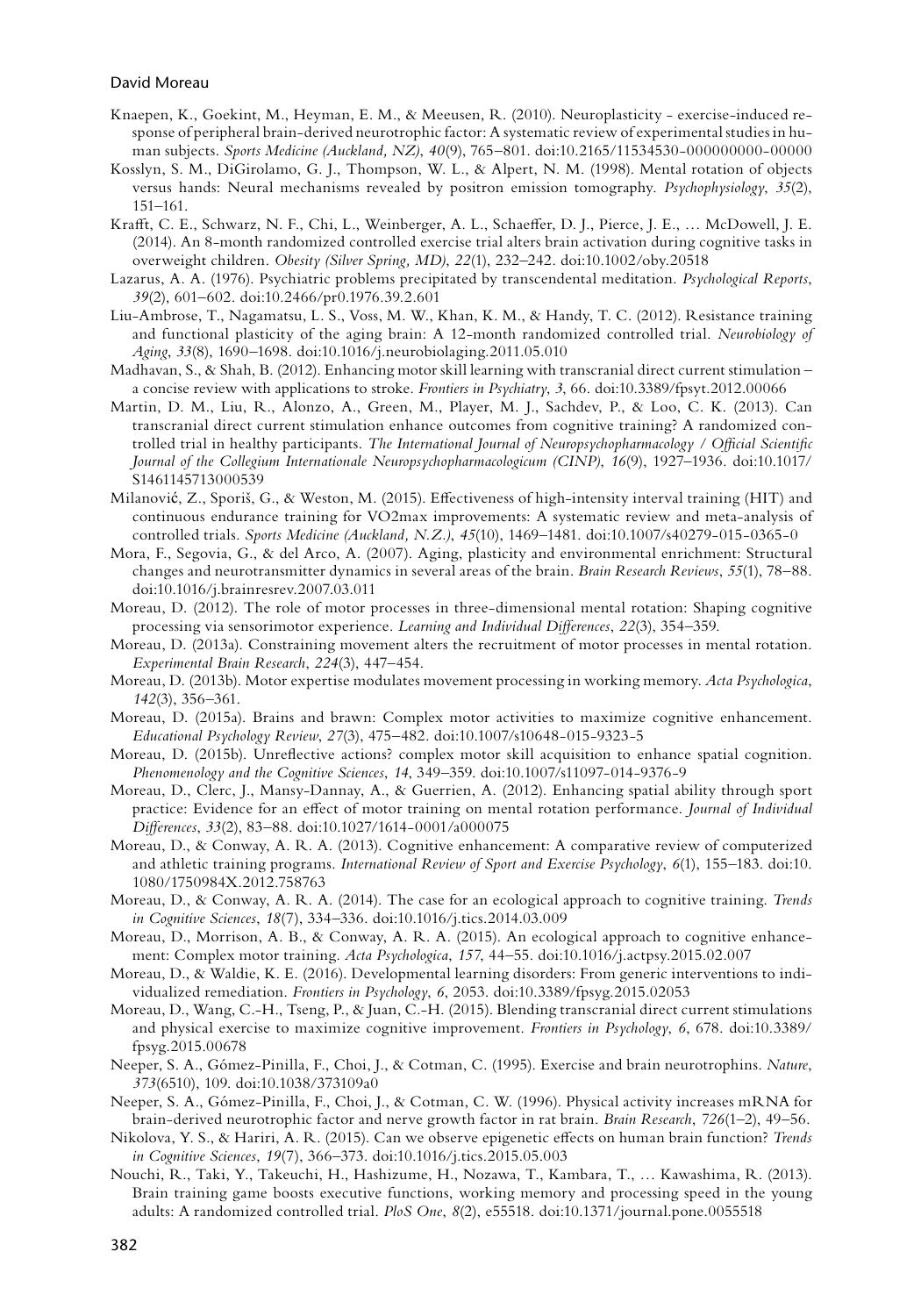- Parsons, L. M. (1987a). Imagined spatial transformation of one's body. *Journal of Experimental Psychology. General*, *116*(2), 172–191. doi:10.1037/0096-3445.116.2.172
- Parsons, L. M. (1987b). Imagined spatial transformations of one's hands and feet. *Cognitive Psychology*, *19*(2), 178–241. doi:10.1016/0010-0285(87)90011-9
- Parsons, L. M. (1994). Temporal and kinematic properties of motor behavior refected in mentally simulated action. *Journal of Experimental Psychology. Human Perception and Performance*, *20*(4), 709–730.
- Penedo, F. J., & Dahn, J. R. (2005). Exercise and well-being: A review of mental and physical health benefts associated with physical activity. *Current Opinion in Psychiatry*, *18*(2), 189–193.
- Pesce, C., Masci, I., Marchetti, R., Vazou, S., Sääkslahti, A., & Tomporowski, P. D. (2016). Deliberate play and preparation jointly beneft motor and cognitive development: Mediated and moderated efects. *Frontiers in Psychology*, *7*, 349. doi:10.3389/fpsyg.2016.00349
- Pritchett, D. L., & Carey, M. R. (2014). A matter of trial and error for motor learning. *Trends in Neurosciences*, *37*(9), 465–466. doi:10.1016/j.tins.2014.08.001
- Raab, M., & Johnson, J. G. (2007). Expertise-based diferences in search and option-generation strategies. *Journal of Experimental Psychology. Applied*, *13*(3), 158–170. doi:10.1037/1076-898X.13.3.158
- Redick, T. S., Shipstead, Z., Harrison, T. L., Hicks, K. L., Fried, D. E., Hambrick, D. Z., … Engle, R. W. (2013). No evidence of intelligence improvement after working memory training: A randomized, placebo-controlled study. *Journal of Experimental Psychology. General*, *142*(2), 359–379. doi:10.1037/a0029082
- Rognmo, Ø., Hetland, E., Helgerud, J., Hof, J., & Siørdahl, S. A. (2004). High intensity aerobic interval exercise is superior to moderate intensity exercise for increasing aerobic capacity in patients with coronary artery disease. *European Journal of Cardiovascular Prevention & Rehabilitation*, *11*(3), 216–222. doi:10.1097/01.hjr.0000131677.96762.0c
- Schaefer, D. J., Kraft, C. E., Schwarz, N. F., Chi, L., Rodrigue, A. L., Pierce, J. E., … McDowell, J. E. (2014). An 8-month exercise intervention alters frontotemporal white matter integrity in overweight children. *Psychophysiology*, *51*(8), 728–733. doi:10.1111/psyp.12227
- Schmidt, R. A., & Wrisberg, C. A. (2008). *Motor learning and performance: A situation-based learning approach* (4th ed.). Champaign, IL: Human Kinetics.
- Sekiyama, K. (1982). Kinesthetic aspects of mental representations in the identifcation of left and right hands. *Perception & Psychophysics*, *32*(2), 89–95.
- Shapiro, D. H. (1992). Adverse efects of meditation: A preliminary investigation of long-term meditators. *International Journal of Psychosomatics : Ofcial Publication of the International Psychosomatics Institute*, *39*(1–4), 62–67.
- Shatil, E. (2013). Does combined cognitive training and physical activity training enhance cognitive abilities more than either alone? A four-condition randomized controlled trial among healthy older adults. *Frontiers in Aging Neuroscience*, *5*, 8. doi:10.3389/fnagi.2013.00008
- Shipstead, Z., Redick, T. S., & Engle, R. W. (2012). Is working memory training efective? *Psychological Bulletin*, *138*(4), 628–654. doi:10.1037/a0027473
- Staiano, A. E., & Calvert, S. L. (2011). Exergames for physical education courses: Physical, social, and cognitive benefts. *Child Development Perspectives*, *5*(2), 93–98. doi:10.1111/j.1750-8606.2011.00162.x
- Steggemann, Y., Engbert, K., & Weigelt, M. (2011). Selective efects of motor expertise in mental body rotation tasks: Comparing object-based and perspective transformations. *Brain and Cognition*, *76*(1), 97–105. doi:10.1016/j.bandc.2011.02.013
- Takiyama, K., Hirashima, M., & Nozaki, D. (2015). Prospective errors determine motor learning. *Nature Communications*, *6*, 5925. doi:10.1038/ncomms6925
- Thompson, T. W., Waskom, M. L., Garel, K.-L. A., Cardenas-Iniguez, C., Reynolds, G. O., Winter, R., … Gabrieli, J. D. E. (2013). Failure of working memory training to enhance cognition or intelligence. *PloS One*, *8*(5), e63614. doi:10.1371/journal.pone.0063614
- Tomasi, D., Wang, G.-J., & Volkow, N. D. (2013). Energetic cost of brain functional connectivity. *Proceedings of the National Academy of Sciences of the United States of America*, *110*(33), 13642–13647. doi:10.1073/ pnas.1303346110
- Tomporowski, P. D. (2003). Efects of acute bouts of exercise on cognition. *Acta Psychologica*, *112*(3), 297–324.
- Tomporowski, P. D., Davis, C. L., Miller, P. H., & Naglieri, J. A. (2008). Exercise and children's intelligence, cognition, and academic achievement. *Educational Psychology Review*, *20*(2), 111–131. doi:10.1007/ s10648-007-9057-0
- Tomporowski, P. D., Lambourne, K., & Okumura, M. S. (2011). Physical activity interventions and children's mental function: An introduction and overview. *Preventive Medicine*, *52 Suppl 1*, S3–S9. doi:10.1016/j. ypmed.2011.01.028
- Tomporowski, P. D., McCullick, B., & Pesce, C. (2015). *Enhancing children's cognition with physical activity games*. Champaign, IL: Human Kinetics.
- van Praag, H., Kempermann, G., & Gage, F. H. (1999). Running increases cell proliferation and neurogenesis in the adult mouse dentate gyrus. *Nature Neuroscience*, *2*(3), 266–270. doi:10.1038/6368